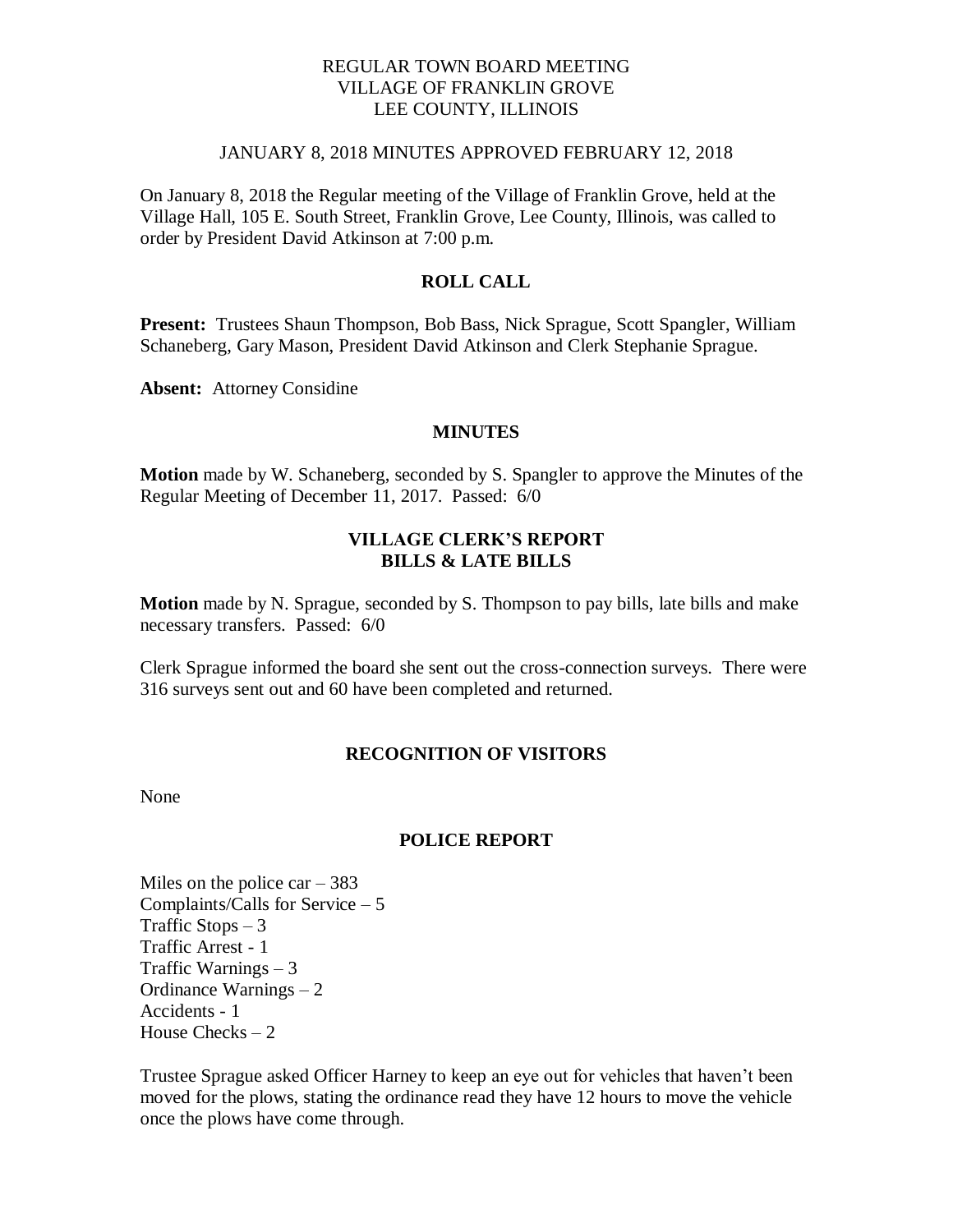# **LEGAL ISSUES (Attorney Considine)**

None

# **GENERAL ISSUES**

President Atkinson reminded committee chairman to update their committee meeting schedules if they haven't already done so.

President Atkinson supplied the board with electricity aggregation bids to review.

**Motion** made by S. Spangler, seconded by W. Schaneberg to lock in rates with Dynegy for 36 month term. Passed: 6/0

# C**OMMITTEE REPORTS**

# **STREETS & ALLEYS**

(N. Sprague Chairman)

None

# **WATER & SEWER**

(W. Schaneberg Chairman)

Trustee Schaneberg stated they are having problems with the generator. President Atkinson recommended he get in contact with Altorfer's for repairs.

Trustee Schaneberg informed the board there is work to be done on the clarifier, they just received the parts. He also stated the sidewalk pumps are all fixed and running.

Bill Gellert had questions concerning the cross-connection surveys that went out. He asked if the surveys are something new from the EPA. President Atkinson informed him this is not something new, the surveys are supposed to be completed every couple years. Bill asked if homeowners will be required to put in a check valve. President Atkinson explained the outside faucet should be an anti-siphon faucet. The check valve would only be required if you have a boiler, water type heat or something that could potentially contaminate the system.

## **COMMUNITY DEVELOPMENT**

(G. Mason Chairman)

Trustee Mason informed the board we are currently down to 5 properties in town that are available for sale, and he has been promoting them on different sites.

## **PROPERTIES**

(B. Bass Chairman)

Trustee Bass informed the board he contacted Roberson Construction to give an estimate for repairs for the corner siding of the community building at Atlasta Park.